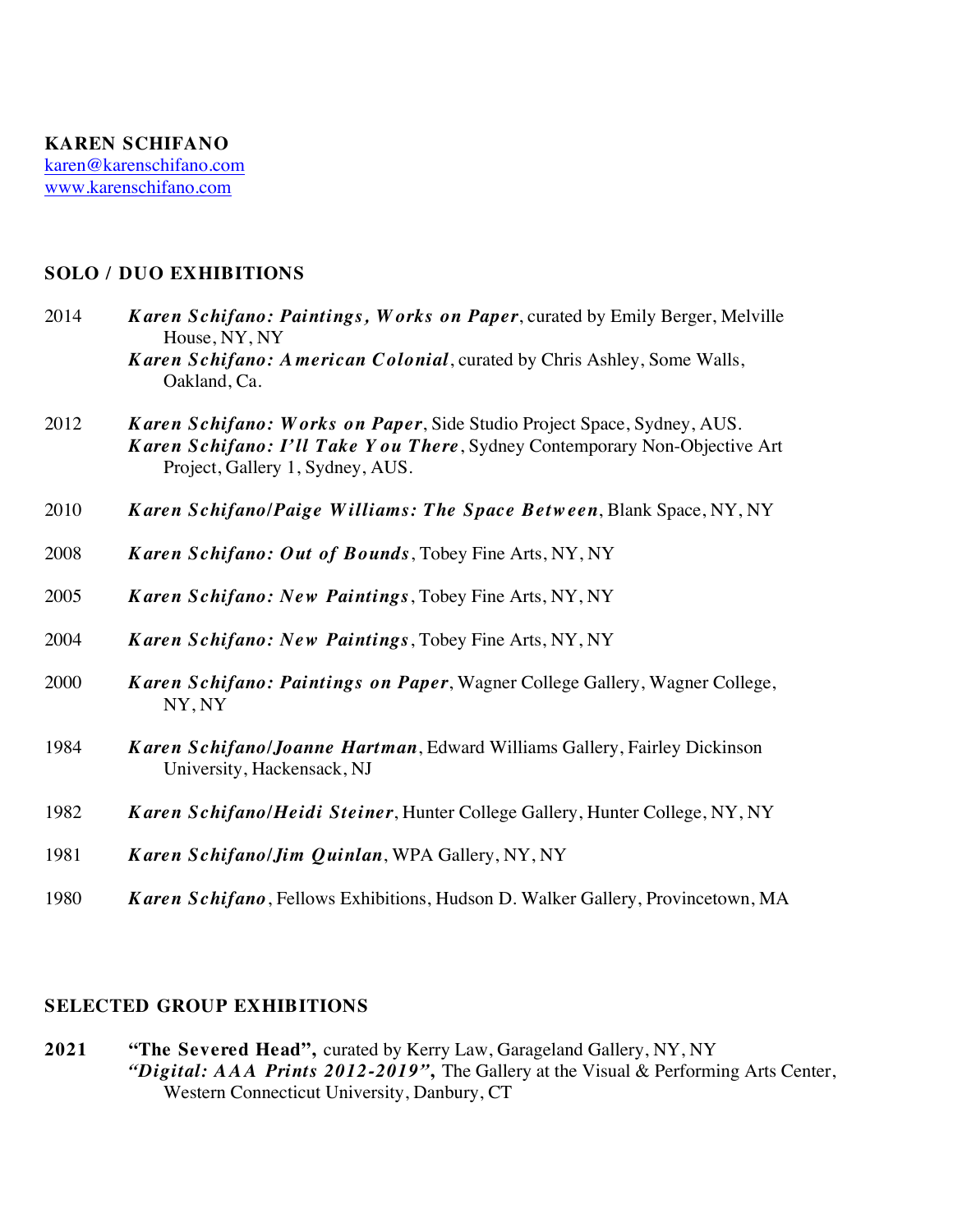*Que des Femmes, Melbourne Satellite #6 (2), Biennale Internationale d'Art Non Objectif*, curated by Billy Gruner, West Projects Blue Mountains, Melbourne, AU

*Que des Femmes, Melbourne Satellite to #6 Biennale Internationale d'A rt Non Objectif,* curated by Terri Brooks & Louise Blyton, Yarra Bend Gallery, Melbourne, AU

*Que des Femmes, v irtual satellite exhibition to #6 Biennale International d'Art Non Objectif, www.kopnstruktive.ist***,** curated by Erdem Köroglu, Billy Gruner & Roland Orepük

*Blurring Boundaries: The Women of American Abstract Artists 1936-Present***,** curated by Rebecca DiGiovanna, 1.The Baker Museum, Naples, FL, 2. Freedman Gallery, Albright College, Reading, PA

**2020** *Blurring Boundaries: The Women of American Abstract Artists 1936 – Present***,** curated by Rebecca DiGiovanna, Warner Gallery South Bend Museum of Art, South Bend, Ind. (cat.)

> *Groundings*, online curated exhibition pairing current and historic AAA figures, by Jason Andrew, www.American Abstract Artists.org

*The World is Ending*, curated by Jon Lutz, Sardine Gallery, NY, NY *Kirk Stoller Memorial Exhibition*, Transmitter Gallery online exhibition, NY, NY

*Grey/Gray (Matter), a global and postal social experiment***,** Divisible Projects**,**  Front St. Warehouse, Dayton, Ohio

**2019** *Circles and Squares***,** Rick Wester Fine Art, NY, NY *RNOP, The Road Show: The New Modern,* curated by Billy Gruner, Five Walls, Melbourne, AUS. *Lines of Passage***,** curated by Jackie Meier, Lafayette 148 Corporate Office, Brooklyn Navy Yard, NY. NY

> *Double Vision: Artists Do Instagram*, curated by Janice Caswell & Erick Johnson, The Teaching Gallery, Hudson Valley Community College, Troy, NY (cat.) *Amplification*, Deanna Evans Projects, NY, NY

**2018** *Maniac 6*, curated by Andy Cunningham, The Urban Hive, Sacramento, Ca. *Blurring Boundaries***:** *The Women of American Abstract Artists, 1936- Present,*  curated by Rebecca DeGiovanna, Murray State University, Murray, KY traveling to Emery Gallery, University of Tennessee, Knoxville, TN

*American Abstract Artists* – nominated and elected to membership *A mong Friends***,** curated by Beth Dary, Patricia Fabricant, Alexi Rutsch Brock, Dumbo Open Studios, NY, NY

*Counterpoint: "See Through"*, collaboration with choreographer Julia Gleich, Designed set, Actors Fund Art Center, sponsored by Norte Maar, NY, NY

*The Proscenium***,** George Gallery, NY, NY *Beyond Black and White***,** curated by Li Trincere, Henry Brown, Westbeth Gallery, NY, NY

*Sideshow Nation VI: The Greatest Show on Earth*, Sideshow Gallery, NY, NY

2017 *Double Vision*, curated by Janice Caswell, Erick Johnson, LABspace, Hillsdale, NY *Maniacs: Manic Episode #5***,** Ely Center for the Arts, New Haven, Ct.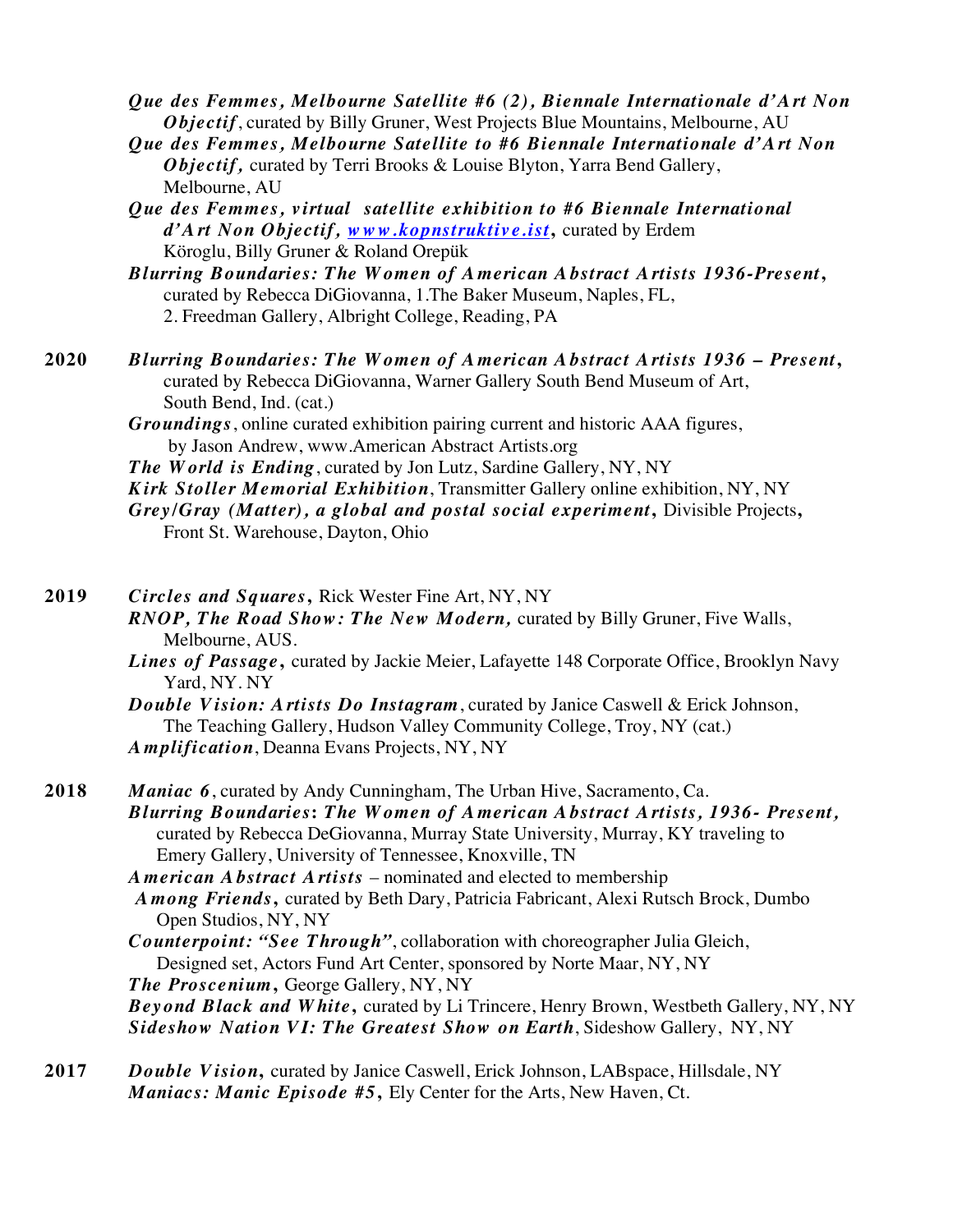*Mighty Mini,* curated by Suzan Shutan, Gallerie Souterraine, West Cornwall, CT (traveling) *NY Art Art Live!,* HP France NY at Omeda Gallery, Osaka, Japan *Abstract Wall Painting III: 100 Y ears deStijl,* Transmitter Gallery, NY, NY *Opple*r, curated by Mel Prest, Transmitter Gallery, NY, NY *Sideshow Nation V: Thru the Rabbit Hole 2*, Sideshow Gallery, NY, NY

**2016** *The Warmth of Winter,* curated by Dee Shapiro, National Arts Club, NY, NY *Of An Urban Nature*, co-curated by +1+1 Cooperative, Theodore: Arts Gallery Pop-up show, NY, NY *Fiction (w ith only daylight between us), v2*, curated by Jeffrey Cortland Jones, 1. Beckoner Contemporary, Germany, 2. Front St. Warehouse, Dayton, Ohio *Color, Shape & Form III*, Galerie Gris, Hudson, NY *In This Place*, curated by Kirk Stoller, c2c/wc Gallery, San Francisco, CA *Sideshow Nation IV: Thru the Rabbit Hole*, Sideshow Gallery, NY, NY

**2015** *Evolution of Immediacy* , curated by Kevin Daly, Ball & Socket Arts, Cheshire, CT *Going Big*, curated by Suzan Shutan, Susan Carr, Central Booking Gallery, NY, NY *Gone Fishing*, curated by Dana Kane, Bushwick Open Studios, NY, NY *Family Ties*, curated by Julie Torres, Bonnie Leibowitz, 500X Gallery, Dallas, TX *Sideshow Nation III: Circle the Wagons*, Sideshow Gallery, NY, NY *Paperazzi IV,* Janet Kurnatowski Gallery, NY, NY *All Together/Different*, curated by Linda Driggs, Yona Verwer, Manny Cantor Center, Educational Alliance, NY, NY

2014 *Capture the Rapture*, curated by Rory Devine, CB1 Gallery, LA, CA *Doppler Shift***,** curated by Mary Birmingham, Visual Arts Center of NJ, Summit, NJ (cat, essay by Thomas Micchelli) *Family Sty le*, curated by Julie Torres, Formerly Pocket Utopia, NY, NY *view.point*, curated by Pia Coronel, Cheryl Hazan Contemporary, NY, NY *Top Drawer*, Imogen Holloway Gallery, Saugerties, NY *Paperazzi 3*, Janet Kurnatowski Gallery, NY, NY *Sideshow Nation II: The Alamo*, Sideshow Gallery, NY, NY

**2013** *Punchline*, curated by Kevin Daly, The Institute Library, New Haven, CT *Manic Episode #4: Maniac Visits Groningen*, curated by Wilma Vissers, N.A.S., Groningen, Netherlands *Doppler*, curated by Mel Prest, Parallel Art Space, NY, NY (catalog) *Dual Zone*, curated by Patricia Zarate, Key Project Space, NY, NY *Paperazzi 2*, Janet Kurnatowski Gallery, NY, NY *Sideshow Nation*, Sideshow Gallery, NY, NY *Right and Other Angles*, curated by Jeffrey Cortland Jones, online project: Soft-Spot.net

**2012** *CCNOA 30/30 Image Archive Project #3,* Le Moins Un, Paris, France *Something Sacred*, Imogen Holloway Gallery, Saugerties, NY *Making Room: Ten Interpretations*, curated by Suzan Shutan, The Institute Library, New Haven, CT (catalog)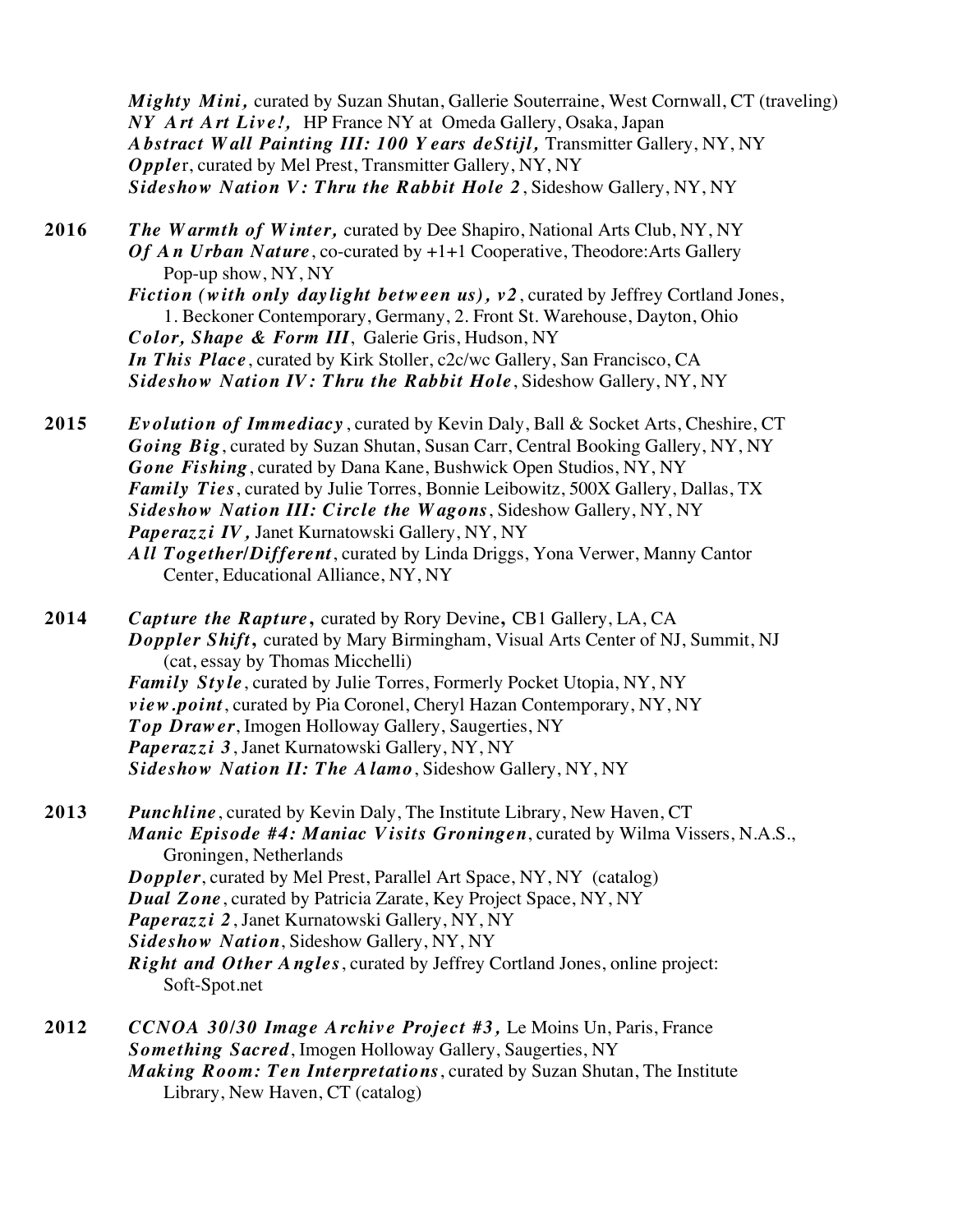- *30 Y ear Jubilee Benefit/A uction*, curated by Christoph Dalhausen, GKG, Bonn, Germany (catalog)
- *Manic Episode #3: Hamburg*, curated by Wahida Azari, 1. Kunstlerhaus, 2. Rathaus, Hamburg, Germany
- *Boundary Hunters*, curated by Rachael Wren, Matthew Farina, Fosdick-Nelson Gallery, Alfred University, Alfred, NY (catalog)
- *A s Far A s the Ey e Can See*, Adam Lister Gallery, Fairfax, VG
- *Doppler Effect*, curated by Mel Prest, traveling suitcase exhibition, Berlin, Amsterdam, Rotterdam, Zagreb (catalog)
- *Grid List*, curated by Mark Sengbush, 1. Center Galleries, College for Creative Studies, Detroit, MI, 2. Allegra LaViola Gallery, NY, NY
- *Mic: Open (Occupy* ), Sideshow Gallery, NY, NY
- *Paperazzi*, Janet Kurnatowski Gallery, NY, NY
- **2011** *Saturation Point: An International Survey of Reductive Art***,** curated by Patrick Morrissey, Gallery on the Corner, London, England (catalog) *Gifting Abstraction*, curated by Mariangeles Soto-Diaz, Soho 20, NY, NY *Objectivity* , ParisCONCRET, Paris, France *An Exchange with Sol LeWitt*, organized by Regine Basha, Mass MoCA, North Adams, MA (catalog) *The Big Show*, Silas Marder Gallery, Bridgehampton, NY
	- Invited to join *30/30 Image Archive Project*, *CCNOA*, Brussels, Belgium 1<sup>*s</sup> International Festival of Non-Objective Art*, curated by Roland Orepuk,</sup> Ponte de Claix, Grenoble, France (catalog, essay by Petra Bungert) *Plane Speaking*, McKenzie Fine Art, NY, NY *It's All Good (Apocalypse Now)*, Sideshow Gallery, NY, NY
- **2010** *Escape from New Y ork*, curated by Matthew Deleget, The Engine Room, Massey University, Wellington, New Zealand *Touch II*, curated by Brent Hallard, ParisCONCRET, Paris, France
- **2009** *Open House for Butterflies,* Minus Space, NY, NY *Gallery Selections: Small Scale Works*, Tobey Fine Arts, NY, NY *Escape from New Y ork*, curated by Matthew Deleget, Project Space Spare Room, RMIT University, Melbourne, AUS
- **2008** *Minus Space*, curated by Phong Bui, PS1 MoMA, NY, NY *Gegenstandlos*, Geselschaft fur Kunst und Geseltung, e.V., Bonn, Germany *Gallery Selections*, Tobey Fine Arts, NY, NY *Touch*, curated by Brent Hallard, Bus-Dori Project Space, Tokyo, Japan *Escape from New Y ork*, curated by Matthew Deleget, Curtin University of Technology, Perth, AUS
- **2007** *Verus Painters,* Tobey Fine Arts, NY, NY *Subspecies*, curated by Shinsuke Aso, Tobey Fine Arts, NY, NY *Escape from New Y ork*, curated by Matthew Deleget, Sydney Non-Objective Project Space, Sydney, AUS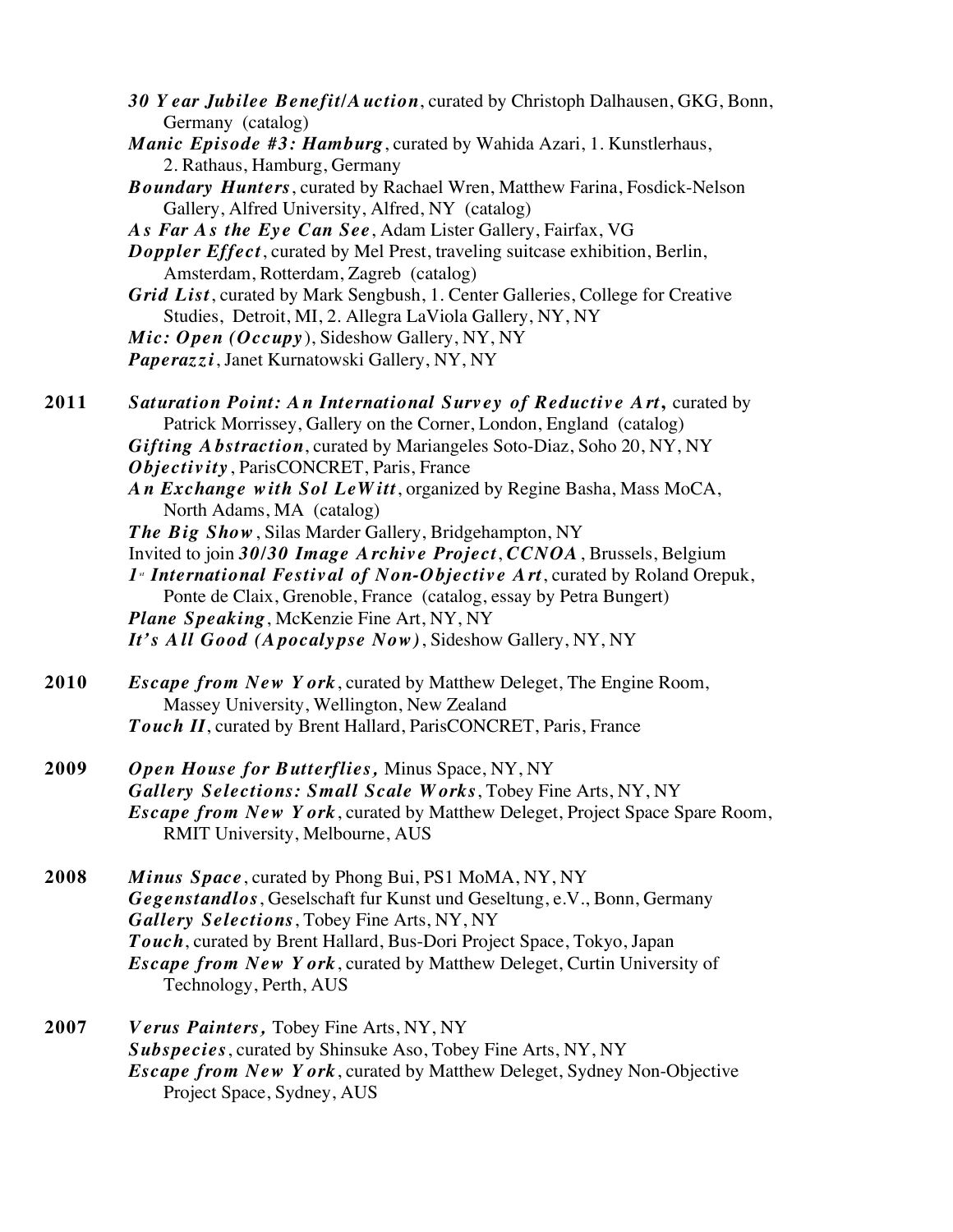- **2006** Invited to join *Minus Space*, online gallery space for reductive, conceptual art *Correspondence to a Single Point*, Tobey Fine Arts, NY, NY
- **2005** *Dreaming in Abstraction,* Tobey Fine Arts, NY, NY *Phallus…Vagina…Tomb*, Tobey Fine Arts, NY, NY *A Baker's Dozen*, curated by Marjorie Vecchio, Ceres Gallery, NY, NY
- 2004 Pure Painting II, Tobey Fine Arts, NY, NY
- **2003** *International Juried Show***,** judged by Ann Umland, curator, MoMA, Center for the Visual Arts of NJ, Summit, NJ (award)
	- Art of the Northeast 54<sup>*M*</sup> Annual Exhibition, judged by Harry Philbrick, director, Aldrich Contemp. Art Museum, Silvermine Guild Galleries, New Canaan, CT
- **2002** *Twenty -Fifth Small W orks Show***,** judged by Barbara Millstein, curator ,Brooklyn Museum, 80 Washington Sq. East Galleries, NY, NY *Reactions*, ExitArt, NY, NY
- **2001** Art of the Northeast 52<sup>*m*</sup> Annual Exhibition, judged by Bill Arning, curator, ICA, Silvermine Guild Galleries, New Canaan, CT *Everybody Gets Laid*, Tobey Fine Arts, NY, NY *Twenty-Fourth Small Works Show*, judged by Peter Blum, Peter Blum Gallery, 80 Washington Sq. East Galleries, NY, NY
- **2000** *Former Fellow s 1968-89 Small Works Show,* Hudson D. Walker Gallery, Provincetown, MA
- **1999** *Former Fellow s of New Y ork***,** 1. Hudson D. Walker Gallery, Provincetown, MA, 2. Lamia/Ink Gallery, NY, NY
- **1998** *Critic's Choice*, judged by Bill Bace, Bill Bace Gallery, NY Law School Gallery, NY, NY *Fighting W eight*, NY Law School Gallery, NY, NY *Small Works Show*, 402 Gallery, NY, NY
- **1997** *Downtown Arts Festival*, 6<sup>th</sup> St. & Ave. B Garden, NY, NY *The Image in Abstraction*, 402 Gallery, NY, NY
- **1996** *The Lyrical, the Expressionist & the Poetic*, judged by Michael Walls, O'Hara Gallery, Denise Bibro Gallery, NY, NY
- **1995** *Ten from the Salon*, judged by Ivan Karp, OK Harris Gallery, Police Building Gallery, NY, NY
	- *Three Riv ers A rts Festiv al*, judged by Richard Flood, Dir. Walker Art Center, Pittsburgh, PA (catalog, award)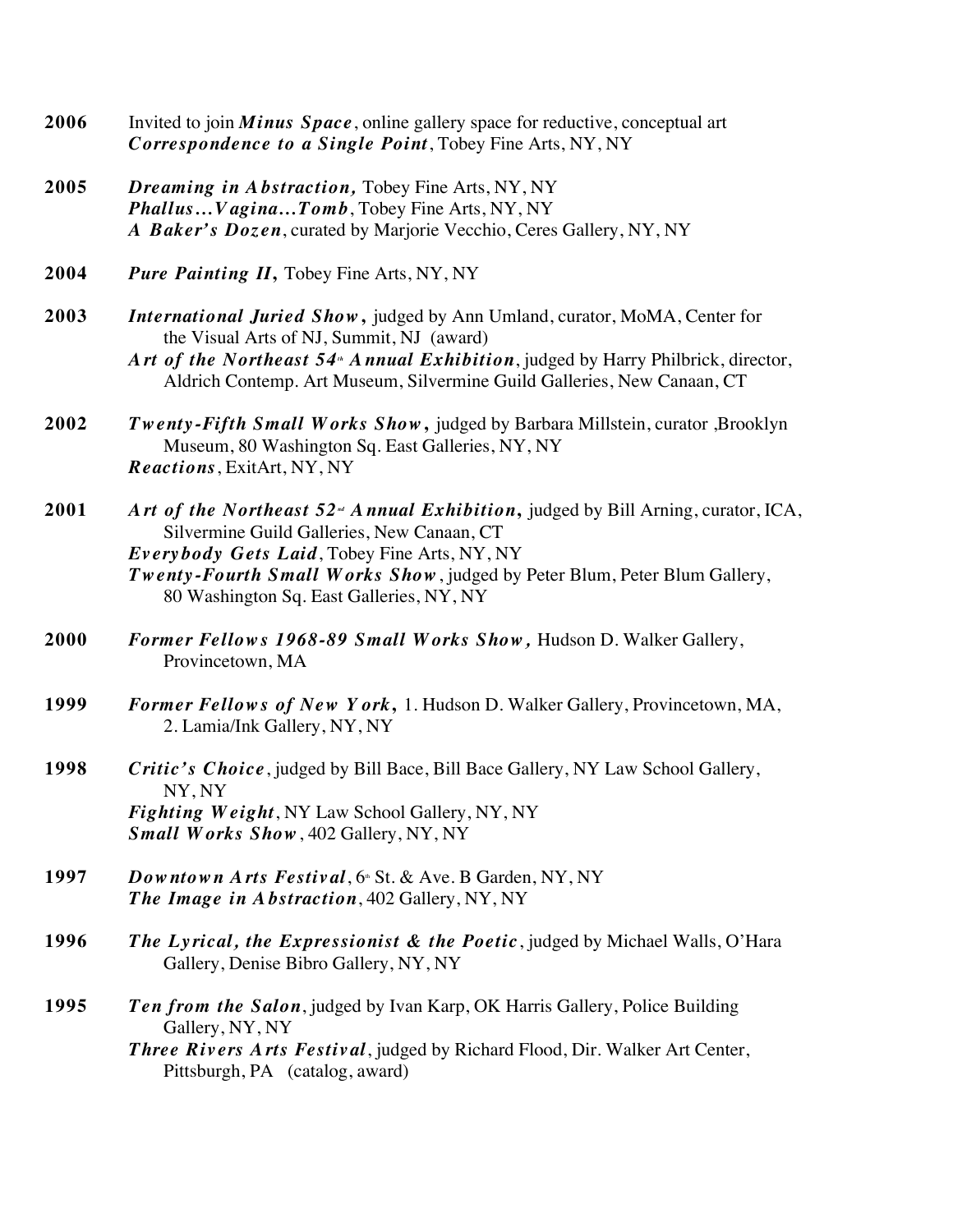- **1991** *The First Decade – A Celebration of the MFA Program*, Hunter College Art Gallery, Hunter College, NY, NY
- **1988** *Annual Small Works Show*, Sculpture Center, NY, NY *Sculpture 1988, A Salon of Small Scale Work*, White Columns, NY, NY *Moonlighting – Painters Make Sculpture*, Henry St. Settlement, NY, NY
- **1986** *Art/Work: The Artist Employee in the Art Institution*, Bond Gallery, NY, NY (cat)
- **1984** *Ten Downtown*, La Mama Galeria Seconde Clase, NY, NY
- **1982** *Painting Invitational*, 55 Mercer Gallery, NY, NY *Terminal New Y ork*, Harborside Industrial Center, NY, NY *S.O.S. Second St*., Kenkeleba Gallery, NY, NY *The Resurrection Show*, Middle Collegiate Church, NY, NY *Group Show*, 303 Houston Gallery, NY, NY
- **1980** *Fine A rts W ork Center Fellow s in NY* , 14 Sculptors Gallery, NY, NY *Graduate Invitational*, Hunter College Gallery, Hunter College, NY, NY
- **1978** *Hudson River Museum Open II*, Hudson River Museum, Yonkers, NY

## **COLLECTIONS**

**Erwin Gallery, University of Tennessee**, Knoxville, TN

Private Collections list upon request

## **AWARDS / RESIDENCIES/ORGANIZATIONS**

- **2018** Elected to membership in *American Abstract Artists*
- **1997 Returning Fellows Residency**, Fine Arts Work Center in Provincetown, Provincetown, MA (Septembers)
- **2003 Merit Award (juror, Anne Umland, Curator, MoMA),** International Juried Show Visual Arts Center of NJ, Summit, NJ
- **1995 Juror's Merit Award in Sculpture (juror: Richard Flood, Dir. Walker Art Center)** Three Rivers Arts Festival, Pittsburgh, PA
- **1979-80 Visual Fellow,** Fine Arts Work Center in Provincetown, Provincetown, MA
- **1979 Visual Fellow,** The MacDowell Colony, Peterborough, NH (summer)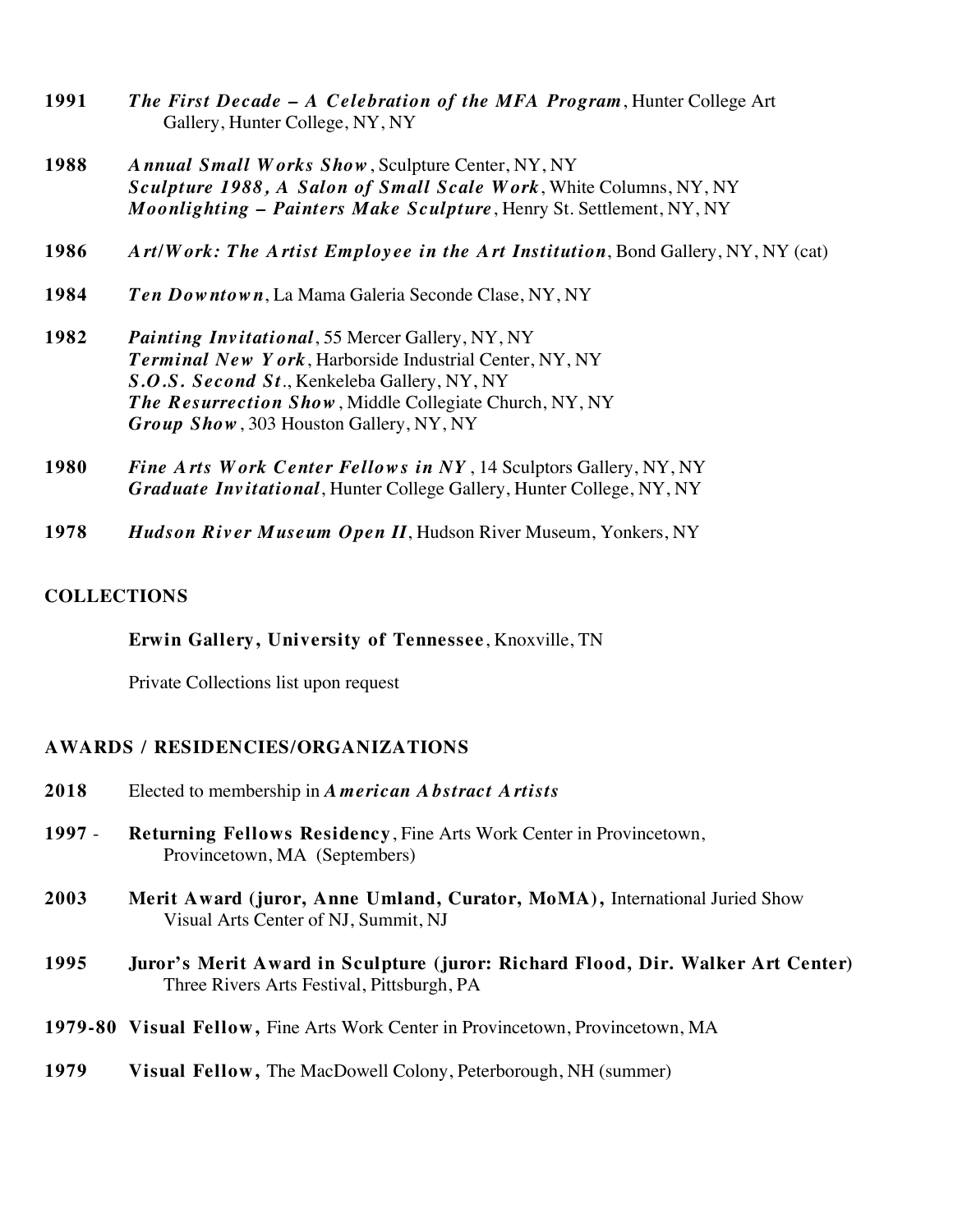## **FLATFILES/WEBSITE LINKS**

**http://www.local-artists.org/user/8205 http://www.askart.com/askart/artist.aspx?artist=11152280 http://www.americanabstractartists.org http://www.artslant.com/global/artists/show/30635-karen-schifano http://www.brenthallard.com/busdori/project/ https://www.deannaevansprojects.com/karenschifanohttp://www.drawingcenter.org/viewingprogram/portfolio.cfm https://geoform.net/artists/karen-schifano/ http://www.ihgallery.com/karen-schifano.html http://www.ihgallery.com/flatschifano.html http://www.momaps1.org/studio-visit/artist/karen-schifano http://fwww.flatfiles.pierogi2000.com/artist/karen-schifano/ http://www.sno.org.au/archive/show-85/**

# **CURATORIAL & WRITING PROJECTS, LECTURES**

- **2020** *Side to Side, Three Ways: Emily Berger, Manel Lledós, Kim Uchiyama***,** essay for the exhibition at Key Projects Art Space, Trestle Gallery, NY, NY
- **2017** *A rtist Lecture Series, #54: "Lisa Beck and K aren Schifano",* curated by Zoe Pettijohn, Christopher Schade and Michael Lee, Greenpoint Studio, NY, NY Studio Visit with Linda Francis' Pratt Institute MFA class, my studio, NY, NY
- **2016** *Part to Whole: Work by Li Trincere and Ken Weathersby* , curated by Karen Schifano, Key Projects Art Space, NY, NY
- **2009 Minusspace.com, "***Incongruous Associations and Visceral Urges: An Interview w ith Sculptor Faw n K rieger by K aren Schifano",* April 2 **Minusspace.com, Viewlist, "***Bulletin Board: Inspiration Information",* **by Karen Schifano",** July 21

*Company* **catalog**, Fawn Krieger, Art in General, NY, NY ("CustomerTestimonial" Essay by Karen Schifano)

**2008 Minusspace.com***,"Bibi Calderaro's PRESENT: An Interview with the Artist by Karen Schifano***",** April 15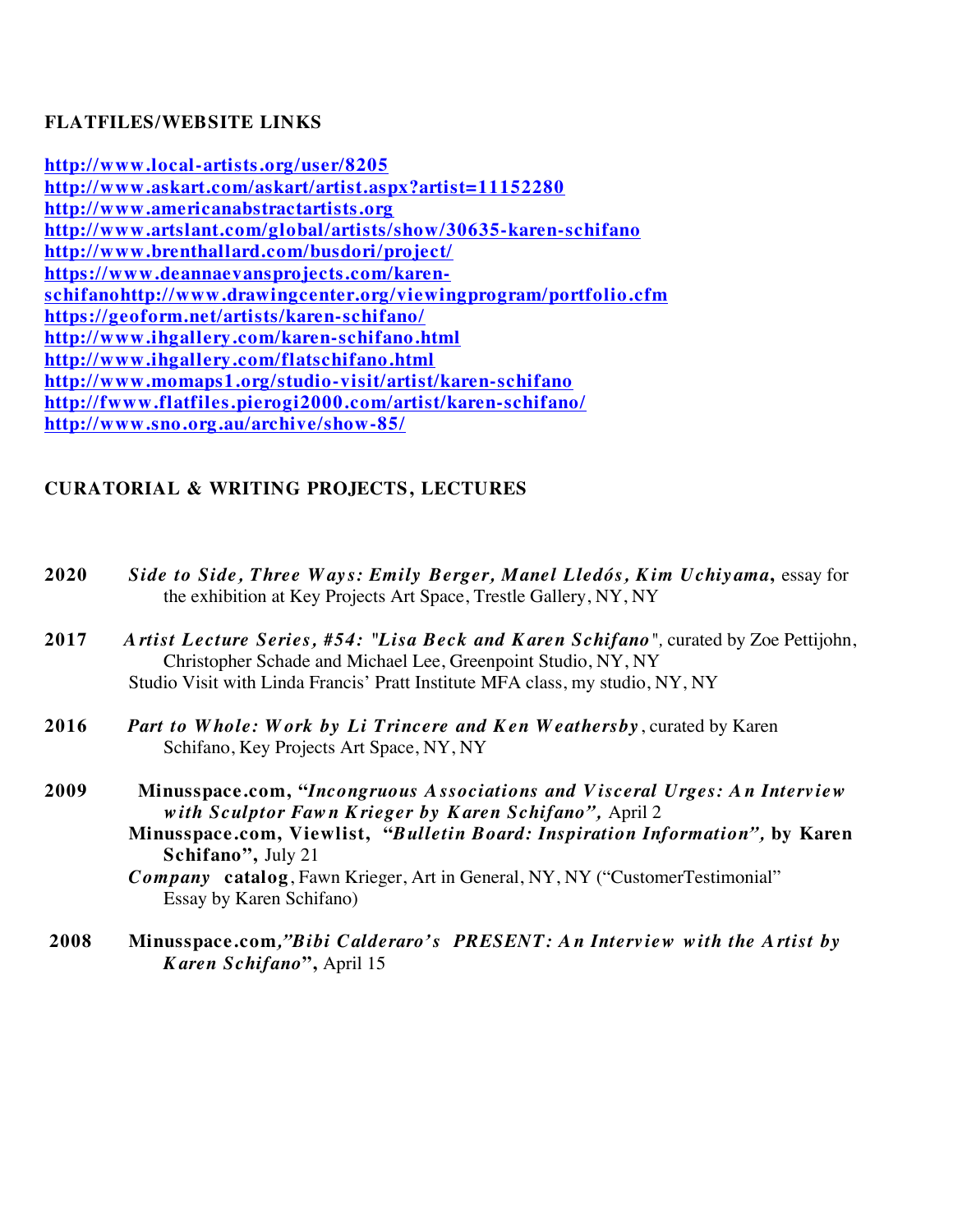# **PRESS / PUBLICATIONS / INTERVIEWS / ESSAYS**

| 2021 | Italianità, Joanne Mattera Blog, "My Italian-American Story", personal essay included<br>in a growing group of artists of Italian-American descent<br>Raggedy Ann's Foot, "Old New York in new New York", Elisabeth Condon art blog, Nov. 4                                                                                                                                                                                                                                                                                                                     |
|------|-----------------------------------------------------------------------------------------------------------------------------------------------------------------------------------------------------------------------------------------------------------------------------------------------------------------------------------------------------------------------------------------------------------------------------------------------------------------------------------------------------------------------------------------------------------------|
| 2020 | Two Coats of Paint, "Between Object and Metaphor: Berger, Lledós and Uchiyama,<br>by Karen Schifano, Oct. 18, 2020 (essay for Key Projects modified for Two Coats)<br>The Semi-Finalist.com, "Here and There, Mostly There", July 1                                                                                                                                                                                                                                                                                                                             |
| 2019 | Vasari21 blog "How to be an Artful Ambassador", Feb. 25<br>Albany Times/Union, "Exhibit Spotlights Photographers Who Enjoy Instagram", March 6                                                                                                                                                                                                                                                                                                                                                                                                                  |
| 2018 | <b>Sacramento Bee, "Something Worth Sharing: Maniac Show Offers A Cohesive</b><br>Vision", by Julia Couzens, Dec. 14 - picture and paragraph<br><b>New American Painting, Northeast Edition</b><br>Vasari21 blog, member photo feature, Feb. 5<br>Vasari21 blog, "The Value of an MFA", Sept. 10<br>TamarZinn.blogspot.com, "Beyond Black and White @ Westbeth Gallery", Jan. 13                                                                                                                                                                                |
| 2017 | Lula Japan magazine, #7, Autumn edition<br>Joanne Mattera Art Blog, "An Aggregate of Forces: 60 Women Artists Over 60",<br>Aug. $2$                                                                                                                                                                                                                                                                                                                                                                                                                             |
| 2015 | Seen Around Town: Gallery Travels.com, Anne Russinof, "Part to Whole at Key<br>Projects", curated by Karen Schifano, Nov. 19 (see compendium of inclusions here)<br>Mockingbird, Steven Gibson, "Karen Schifano", Nov. 7<br>Seen Around Town: Gallery Travels.com, Anne Russinof, "Going Big", Aug. 1<br><b>Camplin Art Blog, April 28</b>                                                                                                                                                                                                                      |
| 2014 | Joanne Mattera Art Blog, "A Walk Through Doppler Shift", Oct. 2<br>Doppler Shift, Center for Visual Arts of NJ, essays by Mary Birmingham,<br>Thomas Micchelli, print catalog<br>Joanne Mattera ArtBlog, "Summer Solos, 4: Karen Schifano", Aug. 7<br>Structure and Imagery.Blogspot.com, Paul Behnke,"Karen Schifano: Studio Visit",<br>June 3., also in Painter's Table blog)<br>Structure and Imagery.blogspot.com, Paul Behnke, "Painters!<br>(I admire Greatly)", March 9<br>LA Artscene, Jody Zellen, "Rory Devine and Capture the Rapture", March isssue |
| 2013 | The New Haven Independent, "Punchline Lands at the Institute Library", Nov. 18<br>Curating Contemporary.com, "Emptiness is Form", Jason Stopa, Nov. 20<br>Painter's Progress.blogspot.com, "Have You Met Karen Schifano?", Nov. 19<br>Artorbiter.com, "Karen Schifano", June 27<br>NY Arts Magazine, "In Conversation: Mel Prest interviews Karen Schifano",<br><b>Summer Issue</b>                                                                                                                                                                             |